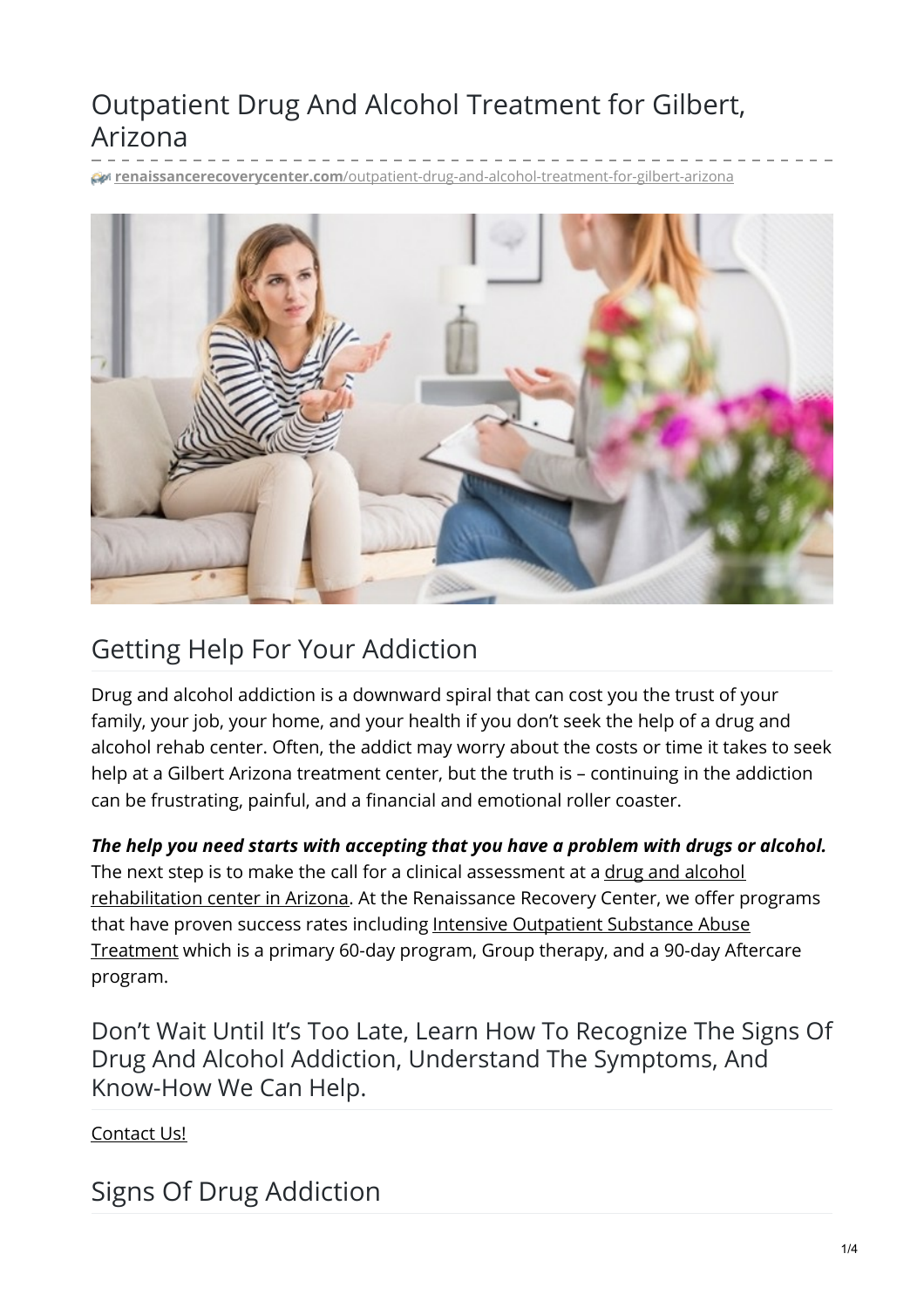Both drug and alcohol addiction will eventually lead to the same unhappy ending. Substance abuse is characterized by a deterioration in the addict's quality of life including family, friends, work, finances, legal problems, medical issues, and emotional and mental decline. As the alcoholic or addict builds up a tolerance for their drug of choice, their behavior grows more and more erratic as they must find money or other means of access to drugs and alcohol.

Every addict will display a variety of signs that depend on the individual's circumstances and personality, but for most addicts, these are the common signs and symptoms which indicate an addiction to drugs or alcohol:

- Increased need for more drugs or alcohol
- Loss of interest in work or family
- Depression and/or anxiety
- Violent or dangerous behavior
- Lack of interest in hobbies or other activities
- Failing We health or mental stability

# Drug Rehabilitation Can Change Your Life

Deciding to consult a drug rehabilitation center AZ for your substance abuse problems is a big step, and it is your best hope for taking back control of your life. If you live in or near Gilbert AZ, Renaissance Recovery is her to help you reclaim your life with a wide range of programs directed at helping both the addict and their family to recover.

You should consider rehab anytime the use of drugs or alcohol starts to negatively affect your life. For instance, if you're losing jobs or have increased absenteeism at work. Often, an addict's need for drugs will come before the welfare of the people they love most – meaning your spouse, children, parents, and friends, all of whom suffer right along with the addict. The earlier you make the decision to get the help you need, the greater are your chances at minimizing your financial and personal losses. While addiction treatment isn't easy, going to rehab is your best chance at reclaiming your life.

## Drug And Alcohol Addiction Treatment At Renaissance Recovery Center In Gilbert, Arizona

Individuals who wish to overcome their drug or alcohol addiction problem have a number of options. Our primary mission at [Renaissance](https://www.renaissancerecoverycenter.com/drug-and-alcohol-treatment-in-mesa-arizona/) Recovery Center is to promote healing and well-being of drug and alcohol addicts and their families.

*We offer a personalized and enhanced recovery experience since our drug and alcohol treatment program usually involves both clinical; driven methods and the faith-based 12 principles to promote long-term wellness.* Our Gilbert, Arizona treatment facility offers the following options: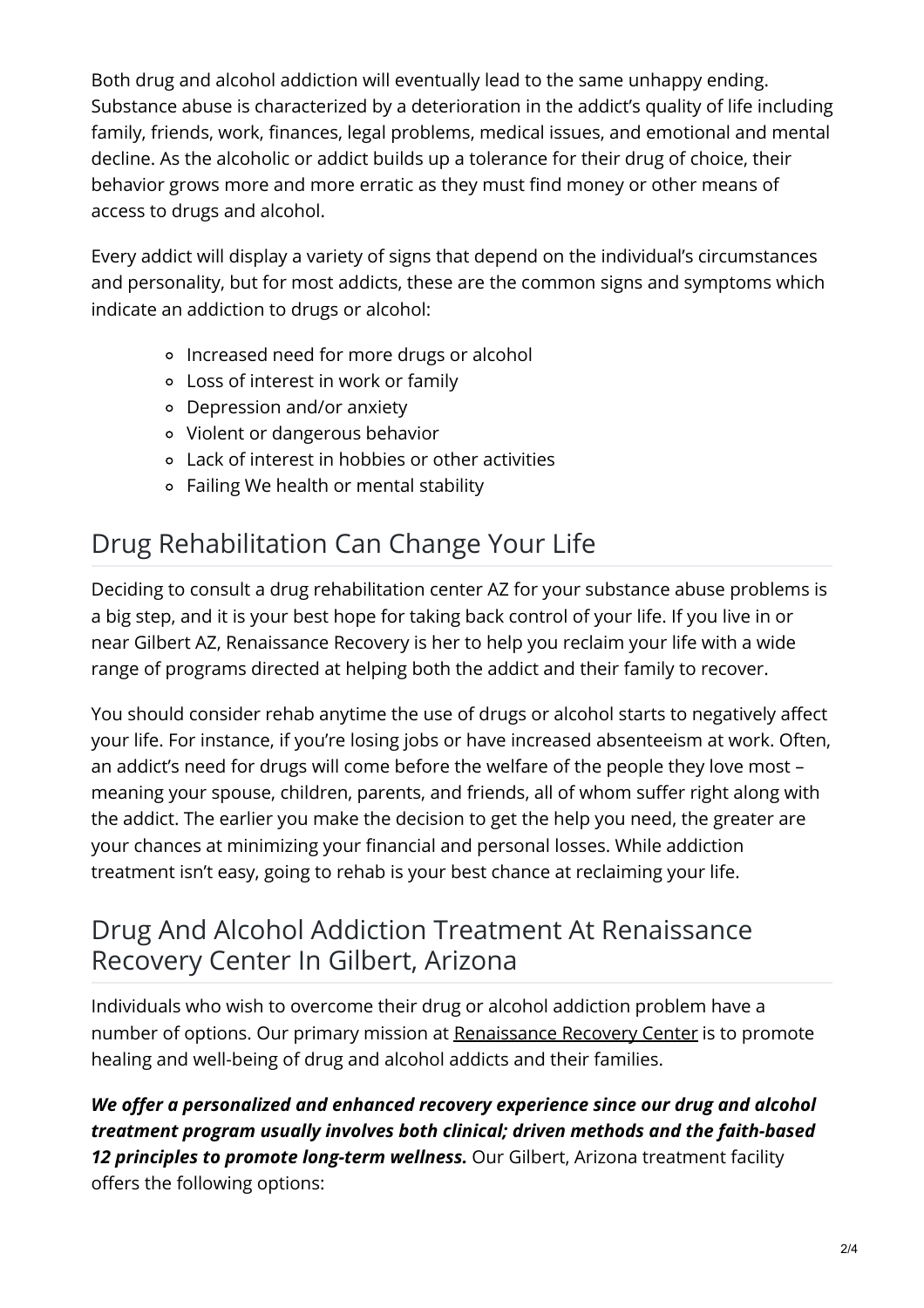### 90-Day Intensive Outpatient Treatment

Our outpatient program is 3 nights a week, 90 days in length. This includes at least 1 oneon-one counseling session each week, as well as family counseling. We have master level therapists with years of extensive experience treating those suffering from addiction and mental issues. We also have smaller group sessions that create a more intimate setting.

### 60-Day Aftercare Program

Also offer a 60-day aftercare program that consists of at least one group session each week where several issues that are linked to long-term sobriety are candidly addressed. This is a critical step since *we ensure continued support of all our patients to make the recovery journey a success.*

#### Customized Recovery Programs

Not everyone is the same. *For the most successful recovery, we ensure that everyone's treatment plan is customized to meet their specific needs.* We Provide many different services to help those struggling with addiction. Our programs and approach include the following:

- **12 [Steps](https://www.renaissancerecoverycenter.com/about-us/the-12-step-program/)**
- **[Disease](https://www.renaissancerecoverycenter.com/about-us/the-disease-model-of-addiction/) Model**
- **[Cognitive-Behavioral](https://www.renaissancerecoverycenter.com/outpatient-treatment/cognitive-behavioral-therapy/)**
- **SMART [Recovery](https://www.renaissancerecoverycenter.com/outpatient-treatment/smart-recovery/)**
- **Family [Dynamics](https://www.renaissancerecoverycenter.com/outpatient-treatment/family-dynamics/)**
- **Motivational [Interventions](https://www.renaissancerecoverycenter.com/outpatient-treatment/motivational-interventions/)**
- **[Shame](https://www.renaissancerecoverycenter.com/shame-issues/) Issues**
- **Trauma and Abuse [Survival](https://www.renaissancerecoverycenter.com/outpatient-treatment/trauma-abuse-addiction/)**
- **Anxiety and [Depression](https://www.renaissancerecoverycenter.com/outpatient-treatment/anxiety-depression-addiction/)**
- **Relapse [Prevention](https://www.renaissancerecoverycenter.com/outpatient-treatment/relapse-prevention/)**
- **[Meditation](https://www.renaissancerecoverycenter.com/outpatient-treatment/meditation-relaxation/) and Relaxation**
- **Disease Model**
- **Life Skills**
- **Family [Dynamics](https://www.renaissancerecoverycenter.com/family-program/)**
- **Gospel Principles and Faith-Based Solutions**
- **Recovery Coaching**
- **1 on 1 Therapy**
- **Process Groups**
- **Established Weekly Alumni Meetings**

We Provide Referrals For Continued Success